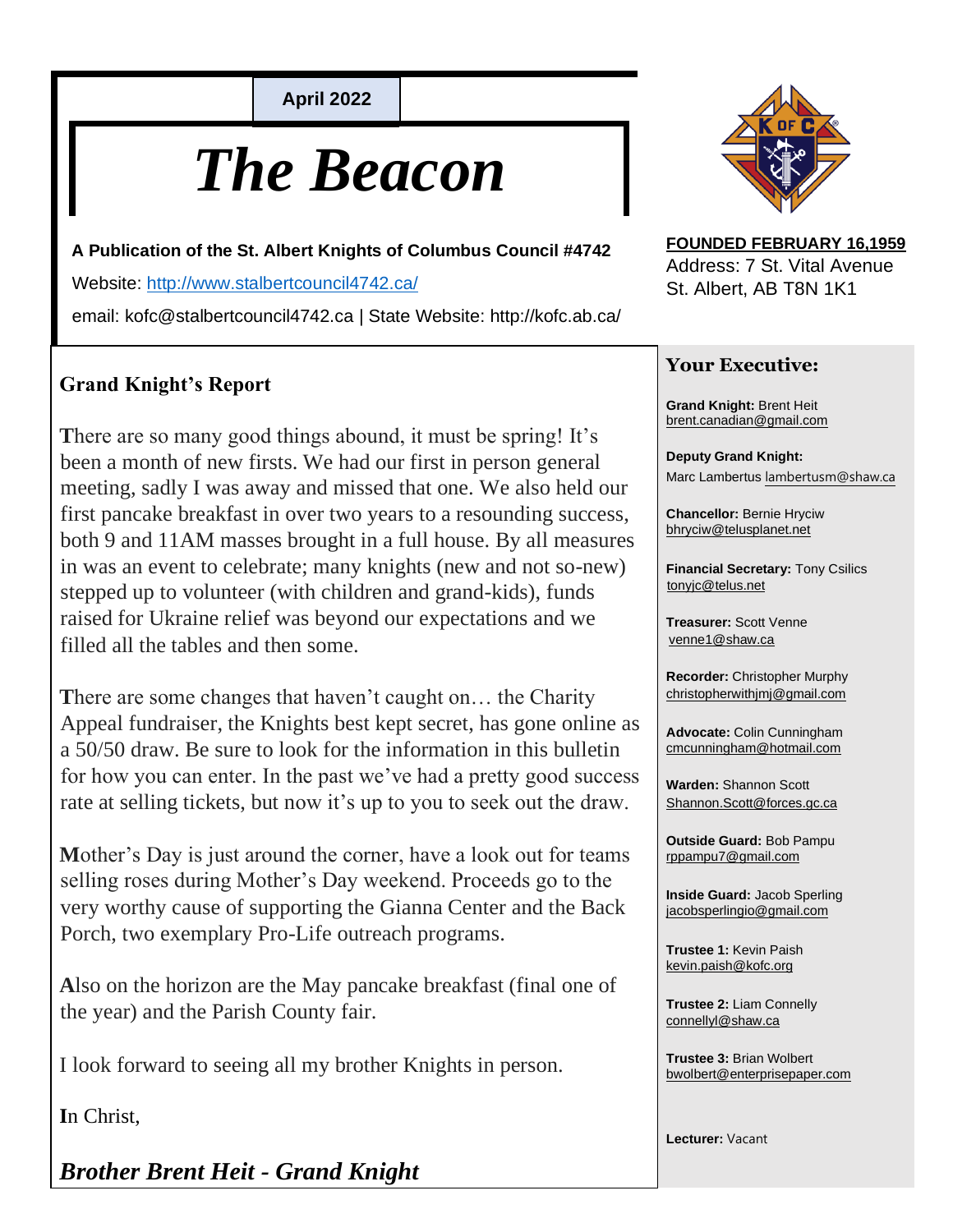## **Chaplain's Corner**

**B**rothers,

**S**igns are very important to human beings. If we meet a friend and they do not greet us but look away we experience concern and worry about our relationship.

**L**ent and Holy Week are very much taken up with the sign of the Cross. The cross was originally, and may be today, a sign of great fear, a sign of punishment, of suffering, of humiliation, of shame and of failure. Because of the resurrection of Jesus the crucified one the cross can take on new meaning.

- **•** First, a sign of a life that gives everything for others.
- Second, a sign for putting another first.
- Third a sign for the endurance of a suffering that unites itself to Christ for his work of the salvation of human beings.
- Fourth, for Christians especially, a sign of God's work of redemption wherein Jesus the Chosen One, the Son of God has taken on human sin and with-it death to overcome these evils with victory.

**T**hese evils are with God's work not to be the last word on human beings.

**W**ith all Christians we as Knights of Columbus preach in word and deed Christ crucified (1Cor 1:23). We do this especially by making known who Jesus the Christ is and by taking up in His grace his work of healing victims of sin and death. His death and Resurrection brings new expectations.

Fr ED, OMI

#### **A Message from our Pastor**

**Over** the course of the year, Catholics celebrate many beautiful feasts and celebrations in the parish. The last two years have been difficult on many and due to restrictions we have had to limit our attendance numbers for many of these celebrations. This year we are so excited to once again be able to open our doors up to everyone and invite you to participate in the most Holiest of Weeks in the life of the Church. Beginning on Palm Sunday we celebrate Jesus entering into Jerusalem, and then hear the story of his Passion. Holy Thursday marks the first day of the Triduum; we celebrate the last supper of Jesus. We participate in Jesus' last hours and put ourselves into the moment on Friday. Joyfully we gather during the Easter Vigil on Saturday night to celebrate the Resurrection of Jesus.

**The** Easter Vigil is the most beautiful & important liturgy we celebrate as Catholics. We enter the church in complete darkness and hear the stories of salvation history. During this celebration we also welcome those members who have been journeying through RCIA into the Church. The children and adults have been preparing for this moment and now are welcomed through the sacraments of Baptism, Confirmation and First Communion. Please keep them in your prayers.

Let us prayerfully journey through these days leading us to Easter when we will celebrate the triumph of Jesus' love over evil, sin & death. **May** God Bless you, *Father Ignacy Warias, OMI, Pastor*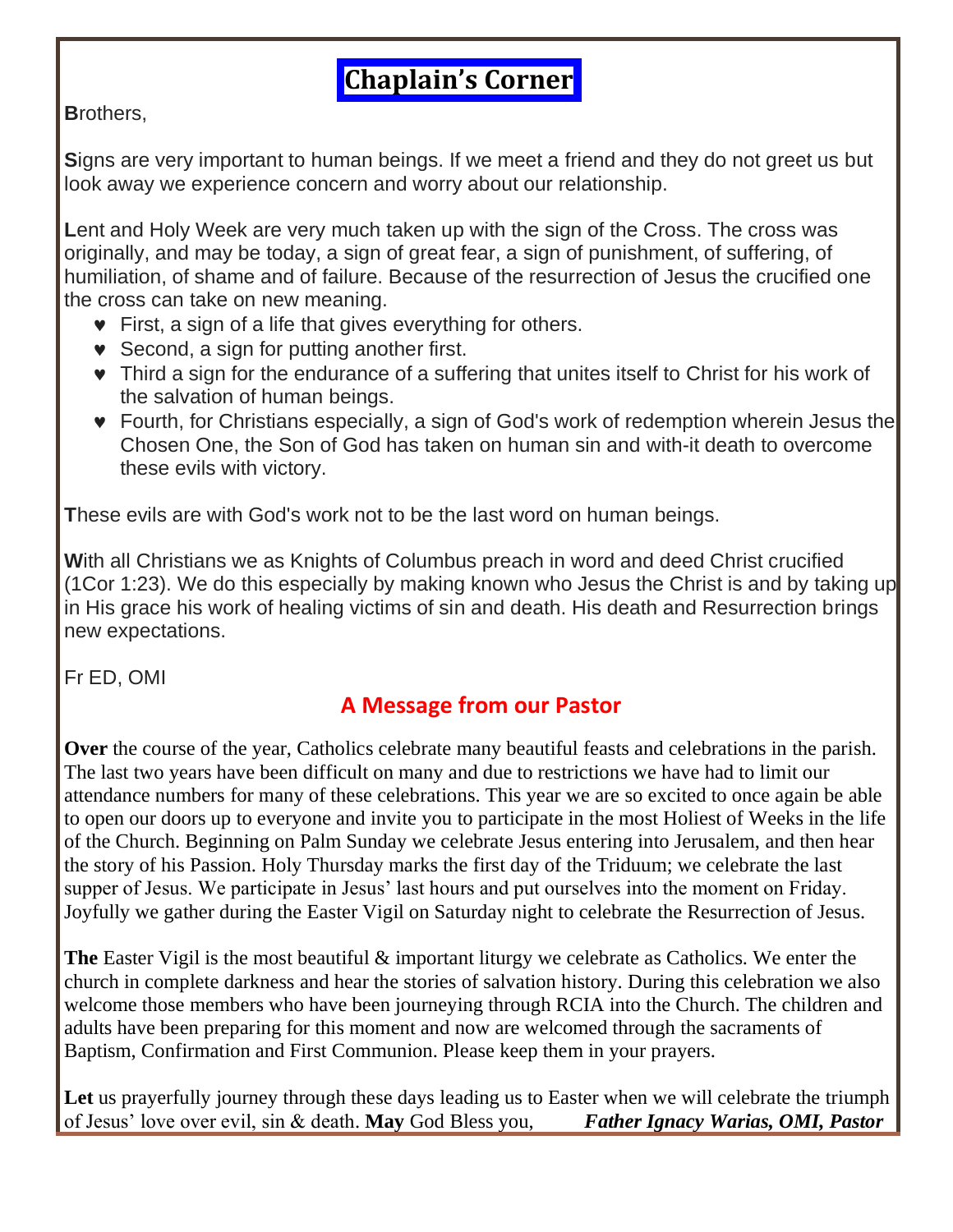

Photos from the April '22 Pancake Breakfast

(the first Knights Pancake Breakfast in our Parish since March 2020!)

The Kitchen crew flipping pancakes, cooking sausages, and making delicious scrambled eggs

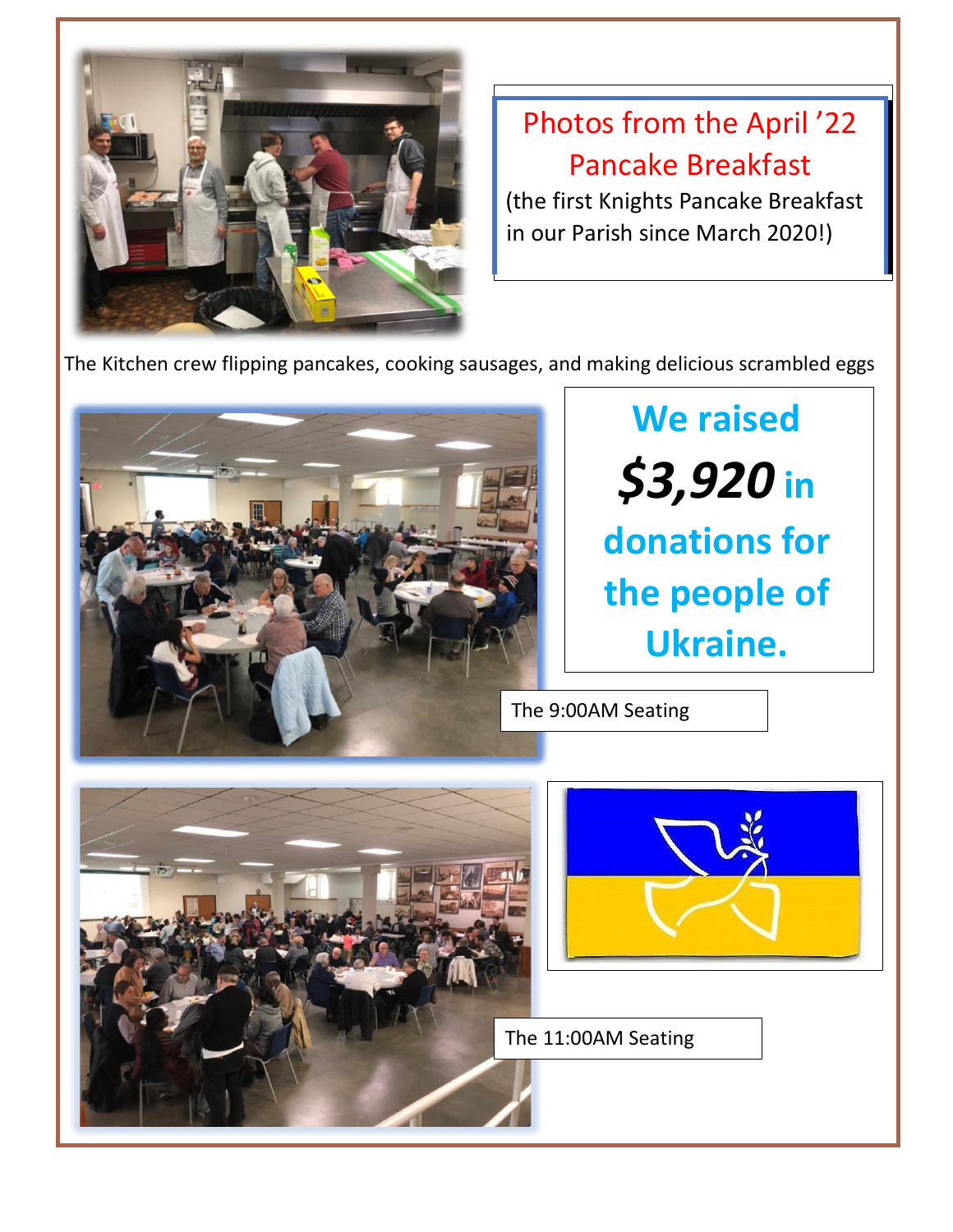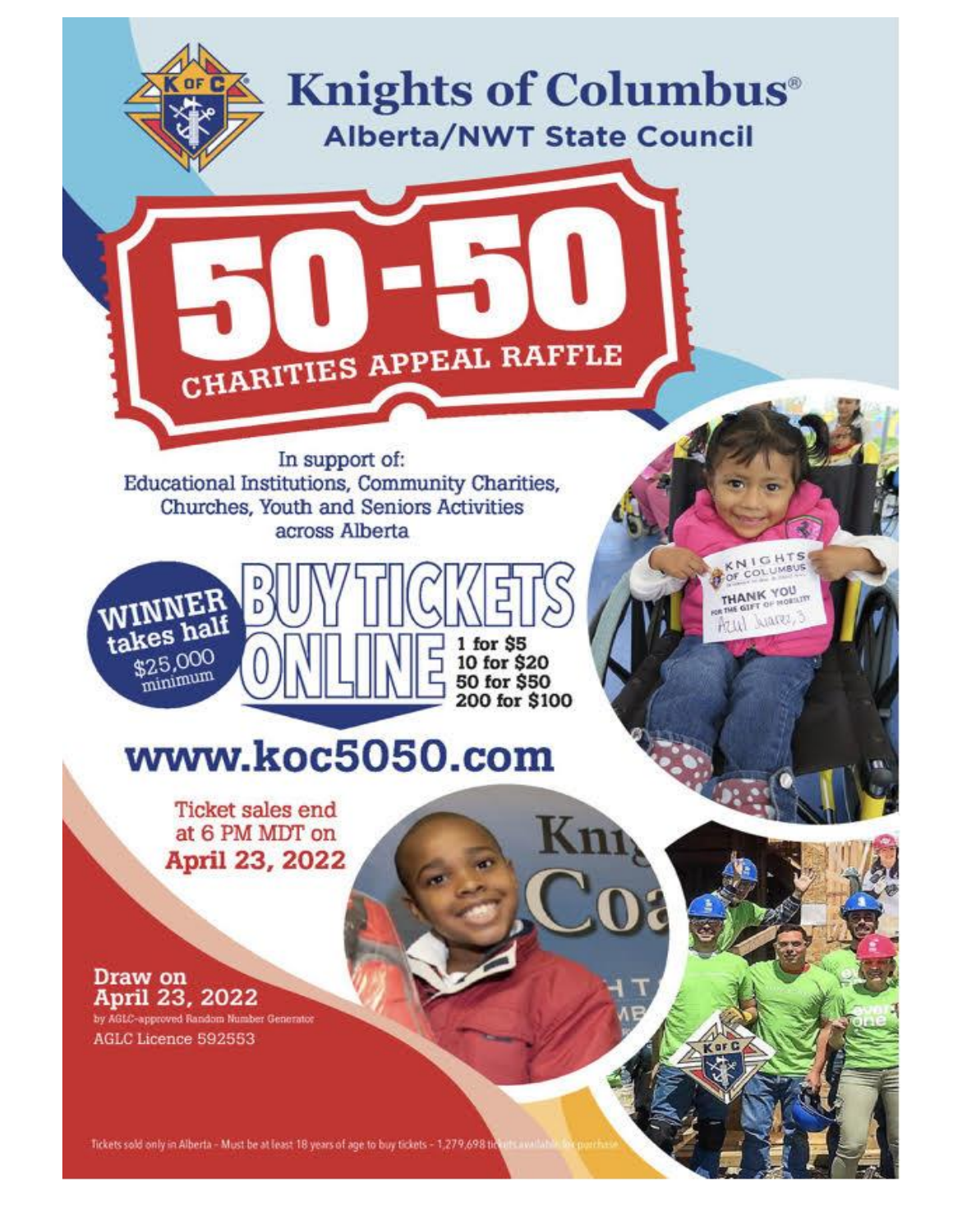# **UPCOMING EVENTS**

### **April 2022**

- 2 Saturday, 10AM Noon, Food Collection/Grocery Card Sales
- 4 Monday, 7PM, Executive Meeting
- 16 Saturday, 10AM Noon, Food Collection/Grocery Card Sales
- 20 Wednesday, 7PM General Meeting
- 30 Saturday, 10AM Noon, Food Collection/Grocery Card Sale

### **May 2022**

- 1 Sunday, Pancake Breakfast after 9AM and 11AM masses
- 2 Monday, 7PM, Executive Meeting
- $7/8$  Selling Mother's Day Roses after the 5PM Saturday Mass and 9  $\&$
- 11AM Sunday Masses
- 14 Saturday, 10AM Noon, Food Collection/Grocery Card Sales
- 18 Wednesday, 7PM General Meeting & Election of 2022/23 Executive
- 28 Saturday, 10AM Noon, Food Collection/Grocery Card Sale

### **June 2022**

- 5 Sunday, after 11AM mass Parish Country Fair
- 6 Monday, 7PM, Executive Meeting
- 11 Saturday, 10AM Noon, Food Collection/Grocery Card Sales
- 11 Saturday, Wrap-Up Mass and Barbeque at Star of the North Retreat Centre
- 15 Wednesday, 7PM General Meeting
- 25 Saturday, 10AM Noon, Food Collection/Grocery Card Sale

## **Food Drives – Grocery Gift Cards**

**~**

**Food Drives and Grocery Gift Card sales continue every second Saturday from 10AM until Noon in the Parish Hall. Thank-you to everyone who supports the Drive and Grocery Gift Card sales.**